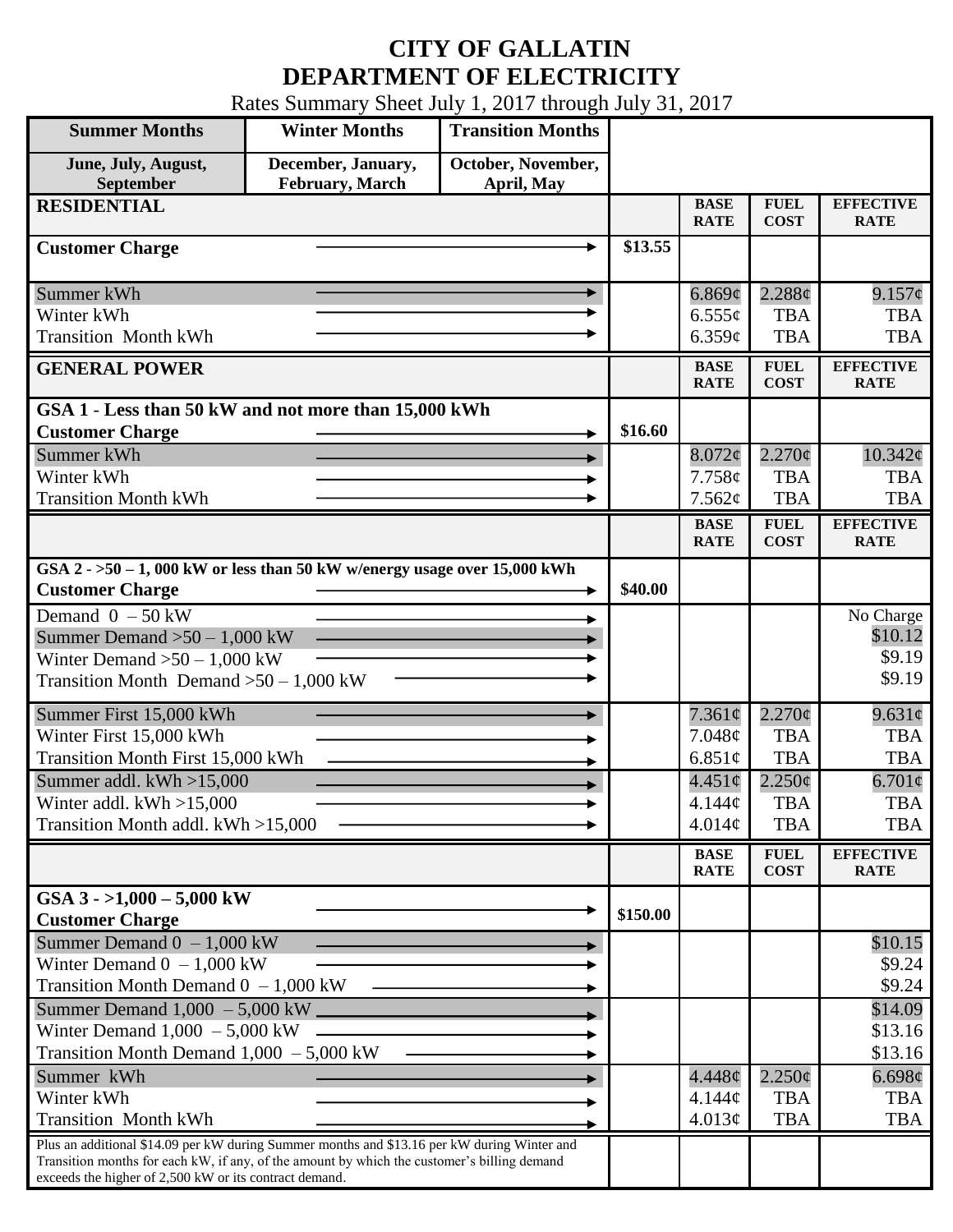## **CITY OF GALLATIN DEPARTMENT OF ELECTRICITY**

Rates Summary Sheet July 1, 2017 through July 31, 2017 Page 2

| <b>Summer Months</b>                       | <b>Winter Months</b>                  | <b>Transition Months</b>         |         |                            |                            |                                 |
|--------------------------------------------|---------------------------------------|----------------------------------|---------|----------------------------|----------------------------|---------------------------------|
| June, July, August,<br>September           | December, January,<br>February, March | October, November,<br>April, May |         |                            |                            |                                 |
| <b>GENERAL POWER CONTINUE</b>              |                                       |                                  |         | <b>BASE</b><br><b>RATE</b> | <b>FUEL</b><br><b>COST</b> | <b>EFFECTIVE</b><br><b>RATE</b> |
| <b>SGSB Demands from 5,001 - 15,000 kW</b> |                                       |                                  |         |                            |                            |                                 |
| <b>Customer Charge</b>                     |                                       |                                  | \$1,500 |                            |                            |                                 |
| Summer Demand $5,000 - 15,000$ kW-         |                                       |                                  |         |                            |                            | \$19.92                         |
| Winter Demand $5,000 - 15,000$ kW-         |                                       |                                  |         |                            |                            | \$16.75                         |
| Transition Month Demand 5,000 - 15,000 kW  |                                       |                                  |         |                            |                            | \$13.62                         |
| Summer kWh                                 |                                       |                                  |         | 3.018¢                     | 2.132¢                     | $5.150\phi$                     |
| Winter kWh                                 |                                       |                                  |         | 2.565¢                     | <b>TBA</b>                 | <b>TBA</b>                      |
| <b>Transition Month kWh</b>                |                                       |                                  |         | 2.463¢                     | <b>TBA</b>                 | <b>TBA</b>                      |
|                                            |                                       |                                  |         | <b>BASE</b>                | <b>FUEL</b>                | <b>EFFECTIVE</b>                |
|                                            |                                       |                                  |         | <b>RATE</b>                | <b>COST</b>                | <b>RATE</b>                     |
| MSB Demands greater than 5,000 kW          |                                       |                                  |         |                            |                            |                                 |
| <b>Customer Charge</b>                     |                                       |                                  | \$1,500 |                            |                            |                                 |
| Onpeak Summer Demand > 5,000               |                                       |                                  |         |                            |                            | \$9.74                          |
| Onpeak Winter Demand > 5,000               |                                       |                                  |         |                            |                            | \$8.83                          |
| Onpeak Transition Month Demand > 5,000 —   |                                       |                                  |         |                            |                            | \$8.83                          |
| Max Demand                                 |                                       |                                  |         |                            |                            | \$2.16                          |
| <b>Offpeak Excess of Contract Demand</b>   |                                       |                                  |         |                            |                            |                                 |
| Summer                                     |                                       |                                  |         |                            |                            | \$9.74                          |
| Winter                                     |                                       |                                  |         |                            |                            | \$8.83                          |
| Transition                                 |                                       |                                  |         |                            |                            | \$8.83                          |
| <b>Onpeak Summer kWh</b>                   |                                       |                                  |         | $5.491\circ$               | 2.132¢                     | $7.623\phi$                     |
| <b>Onpeak Winter kWh</b>                   |                                       |                                  |         | 4.406¢                     | <b>TBA</b>                 | <b>TBA</b>                      |
| <b>Onpeak Transition Month kWh</b>         |                                       |                                  |         | 3.409¢                     | <b>TBA</b>                 | <b>TBA</b>                      |
| Offpeak Summer kWh First 200 HUD           |                                       |                                  |         | 3.113¢                     | 2.132c                     | $5.245\ell$                     |
| Offpeak Summer kWh Next 200 HUD            |                                       |                                  |         | 0.288c                     | 2.132¢                     | $2.420\phi$                     |
| <b>Additional HUD</b>                      |                                       |                                  |         | $0.045\phi$                | 2.132¢                     | $2.177$ ¢                       |
| Offpeak Winter kWh First 200 HUD           |                                       |                                  |         | 3.326¢                     | <b>TBA</b>                 | <b>TBA</b>                      |
| Offpeak Winter kWh Next 200 HUD            |                                       |                                  |         | 0.288¢                     | <b>TBA</b>                 | <b>TBA</b>                      |
| <b>Additional HUD</b>                      |                                       |                                  |         | $0.045\phi$                | <b>TBA</b>                 | <b>TBA</b>                      |
| Offpeak Transition kWh First 200 HUD       |                                       |                                  |         | 3.409¢                     | <b>TBA</b>                 | <b>TBA</b>                      |
| Offpeak Transition kWh Next 200 HUD        |                                       |                                  |         | 0.288¢                     | <b>TBA</b>                 | <b>TBA</b>                      |
| <b>Additional HUD</b>                      |                                       |                                  |         | $0.045\phi$                | <b>TBA</b>                 | <b>TBA</b>                      |